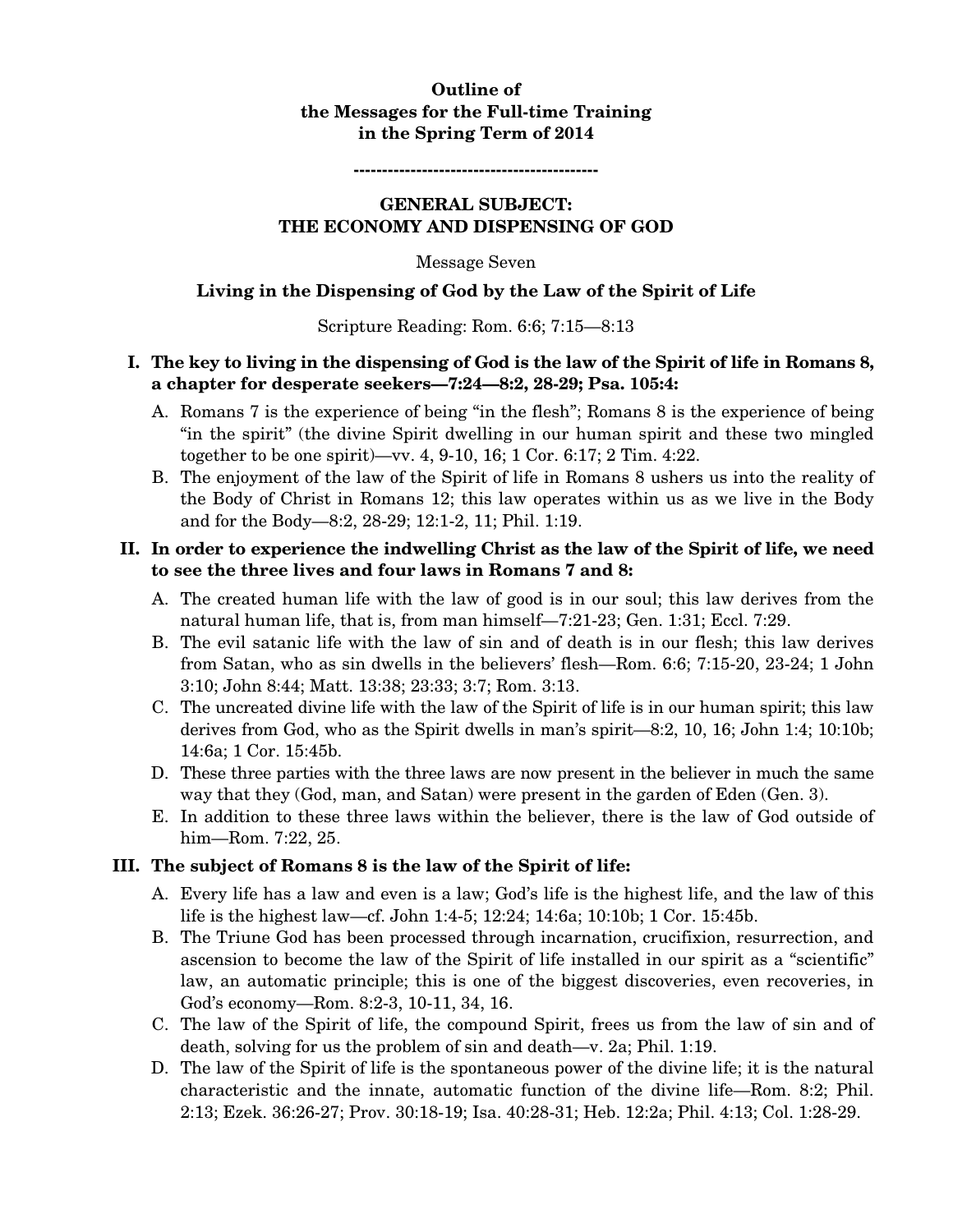- E. The processed Triune God as the life-giving Spirit installed into our spirit may be likened to electricity; God's operation as the law of the divine "electricity" within us requires our cooperation to "switch on" this law—Phil. 2:12-13.
- F. While we remain in touch with the Lord, staying in contact with the Lord, the law of the Spirit of life works automatically, spontaneously, and effortlessly to dispense God as life into our being and to overcome the law of sin and of death—Rom. 8:10, 6, 11:
	- 1. We need to cease from our own struggling and striving—Gal. 2:20a; Rom. 7:15-20:
		- a. If we have not seen that sin is a law and that our will can never overcome this law, we are trapped in Romans 7; we will never arrive at Romans 8.
		- b. Paul willed again and again, but the result was only repeated failure; the best that a man can do is to make resolutions—7:18.
		- c. When sin is dormant within us, it is merely sin, but when it is aroused in us by our willing to do the good, it becomes "the evil"—"I find then the law with me who wills to do the good, that is, the evil is present with me"—v. 21.
		- d. Instead of willing, we should set our mind on the spirit and walk according to the spirit, looking away unto Jesus—8:6, 4; Phil. 2:13; Heb. 12:1-2.
	- 2. In order to live in our spirit, we need to take time to behold the Lord, praying to fellowship with Jesus to bathe in His countenance, to be saturated with His beauty, and to radiate His excellence—Psa. 27:8; 105:4; *Hymns,* #784.
	- 3. We need to cooperate with the indwelling, installed, automatic, and inner operating God by prayer and by having a spirit of dependence, thus maintaining our fellowship with the Lord of life and the Lord of work—1 Thes. 5:17; Eph. 6:17-18.
	- 4. We need to care for the sense of life in our spirit to remain in the fellowship of life, the flowing of the divine life, for the operation of the law of the Spirit of life—Rom. 8:6, 16; 1 John 1:2-3, 6-7; Mal. 2:15-16:
		- a. The sense of death, on the negative side, is the feeling of death—weakness, emptiness, uneasiness, restlessness, depression, dryness, darkness, pain, etc.— Rom. 8:6a.
		- b. The sense of life, on the positive side, is the feeling of life and peace—strength, satisfaction, peace, rest, release, livingness, watering, brightness, comfort, etc. v. 6b.
		- c. The sense of life is related to the consciousness of the conscience according to the life of God and to the reality in Jesus—Eph. 4:18-21.

# **IV. In order to live by the law of the Spirit of life in our spirit, we must see what the flesh is—cf. Rom. 8:6, 13:**

- A. The flesh is the corrupted, polluted, and transmuted body:
	- 1. Man's body was originally pure, but through man's fall Satan injected himself into man, and man's body has become the flesh—Gen. 3:6; Rom. 7:18a.
	- 2. Our body is "the body of sin" (6:6) and "the body of this death" (7:24); the body of sin is very active and full of strength in sinning against God, and the body of this death is weak and powerless in acting to please God (v. 18).
	- 3. As long as we are still living, until the day of our redemption, the body of sin and death is always with us—cf. 8:23.
	- 4. The word *flesh* also refers to our entire fallen being; man is totally flesh because the fallen being today is under the dominion of the fallen flesh—3:20; Gen. 6:3a.
	- 5. The flesh is the "meeting hall" of sin, death and Satan; the flesh is a hopeless case and can never be improved—Rom. 7:17-18, 21; cf. John 17:15:
		- a. The flesh is at enmity with God and is unable to be subject to the law of God.